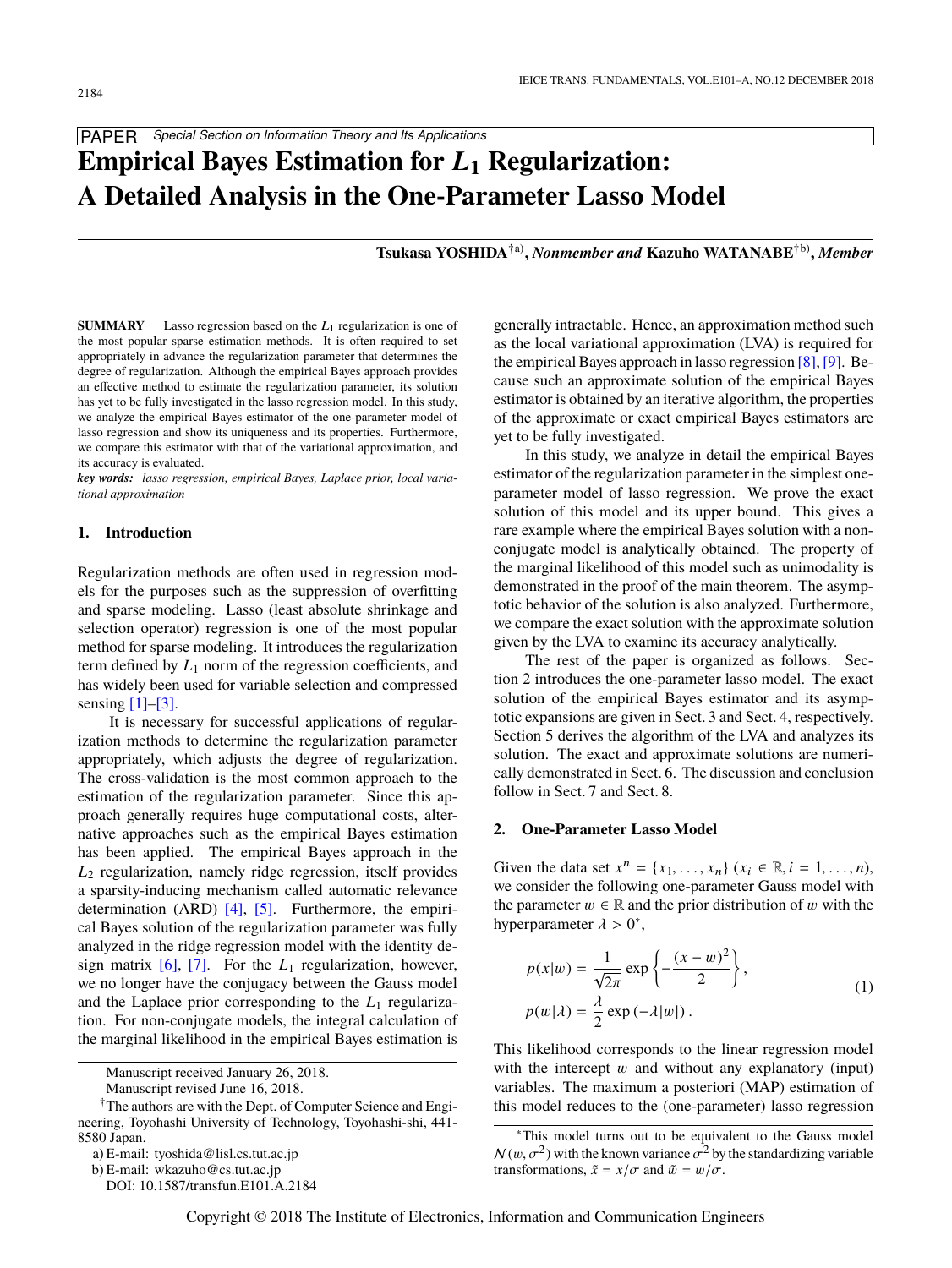with the regularization parameter  $\lambda$  [\[1\],](#page-5-0) which maximizes the following posterior distribution of  $w$ ,

$$
p(w|x^n, \lambda) = \frac{p(x^n|w)p(w|\lambda)}{Z(\lambda)},
$$

where the likelihood is given by  $p(x^n|w) = \prod_{i=1}^n p(x_i|w)$ <br>under the i.i.d. assumption. Here under the i.i.d. assumption. Here,

$$
Z(\lambda) = p(x^n|\lambda) = \int p(x^n|w)p(w|\lambda)dw
$$
 (2)

is the marginal likelihood also known as the evidence [\[10\].](#page-5-8) The empirical Bayes estimator of the regularization parameter  $\lambda$  is defined by the maximizer of  $Z(\lambda)$ ,

$$
\hat{\lambda} \equiv \underset{\lambda}{\operatorname{argmax}} Z(\lambda).
$$

We analyze the empirical Bayes estimator  $\hat{\lambda}$  of the model (1).

## **3. Empirical Bayes Estimator**

In this section, we prove the main theorem on the empirical Bayes estimator of the model (1). We use the following special function in the theorem,

$$
\operatorname{erfcx}(x) \equiv e^{x^2} \operatorname{erfc}(x) = \frac{2}{\sqrt{\pi}} e^{x^2} \int_x^{\infty} e^{-t^2} dt,
$$

which is also known as the Mills ratio of the Gaussian random variable [\[11\].](#page-5-9)

**Theorem 1** (Main Result): Let  $\overline{x} = \frac{1}{n} \sum_{i=1}^{n} x_i$  be the sample average. The empirical Bayes estimate  $\hat{\lambda}$  for the model (1) is unique and is given by

$$
\hat{\lambda} = \begin{cases}\n\infty & \left( |\overline{x}| \le \frac{1}{\sqrt{n}} \right), \\
\lambda^* & \left( |\overline{x}| > \frac{1}{\sqrt{n}} \right),\n\end{cases} (3)
$$

where  $\lambda^*$  is the unique  $\lambda$  satisfying

$$
\left(\frac{\lambda^2}{n} - \overline{x}\lambda + 1\right) \operatorname{erfcx} \left\{ \sqrt{\frac{n}{2}} \left(\frac{\lambda}{n} - \overline{x}\right) \right\}
$$

$$
+ \left(\frac{\lambda^2}{n} + \overline{x}\lambda + 1\right) \operatorname{erfcx} \left\{ \sqrt{\frac{n}{2}} \left(\frac{\lambda}{n} + \overline{x}\right) \right\} = 2\sqrt{\frac{2}{n\pi}}\lambda
$$
(4)

and it is evaluated as

$$
0 < \lambda^* < \frac{2}{\sqrt{\overline{x^2} - \frac{1}{n}}}.\tag{5}
$$

If  $\hat{\lambda} = \infty$ , w is estimated to be 0. This is the effect of ARD. Detailed results on the MAP estimator of  $w$  are described in Sect. 7.2.

If the true data-generating distribution is the standard

normal distribution  $\mathcal{N}(0, 1)$ ,  $\hat{\lambda} = \infty$  and  $\hat{\lambda} = \lambda^*$  are se-<br>lected with probabilities (approximately) 0.68% and 0.32 lected with probabilities (approximately) 0.68% and 0.32, respectively since  $\sqrt{n\overline{x}}$  follows  $N(0, 1)$ .

# **(Proof of Theorem 1)**

We have the following lemma.

**Lemma 1:** The marginal likelihood  $Z(\lambda)$  of the model (1) is expressed as follows,

$$
C\lambda \left[ \text{erfcx} \left\{ \sqrt{\frac{n}{2}} \left( \frac{\lambda}{n} - \overline{x} \right) \right\} + \text{erfcx} \left\{ \sqrt{\frac{n}{2}} \left( \frac{\lambda}{n} + \overline{x} \right) \right\} \right],
$$
(6)

where  $C = \frac{1}{\sqrt{2}}$  $\frac{1}{4}$  $\frac{1}{(n(2\pi)^{n-1}} \exp\left(-\frac{1}{2} \sum_{i=1}^{n} x_i^2\right).$ 

#### **(Proof of Lemma 1)**

By putting (1) into (2), dividing the integration into two parts,  $w \in (-\infty, 0)$  and [0, ∞), we have

$$
Z(\lambda) = \frac{\lambda}{2(2\pi)^{\frac{n}{2}}}\left(I_{+} + I_{-}\right),
$$

where *I*<sup>+</sup> and *I*<sup>−</sup> are given by the following integration with + and − chosen from ±, respectively,

$$
I_{\pm} = \int_0^{\infty} \exp\left\{-\frac{1}{2}\sum_{i=1}^n(x_i \pm w)^2 - \lambda w\right\} dw.
$$

Completing the square with respect to  $w$  in the exponent of the integrand yields that

$$
I_{\pm} = \exp\left\{\frac{n}{2}\left(\frac{\lambda}{n} \pm \overline{x}\right)^2 - \frac{1}{2}\sum_{i=1}^n x_i^2\right\}
$$

$$
\cdot \int_0^\infty \exp\left[-\frac{n}{2}\left\{w + \left(\frac{\lambda}{n} \pm \overline{x}\right)\right\}^2\right] dw
$$

Thus, we obtain (6) by applying the following formulas and definitions of the error functions,

$$
erf(x) = \frac{2}{\sqrt{\pi}} \int_0^x exp(-t^2) dt,
$$
  
\n
$$
erf(-x) = -erf(x),
$$
\n
$$
\int_0^\infty exp\{-a(t-b)^2\} dt = \frac{1}{2} \sqrt{\frac{\pi}{a}} \{1 + erf(\sqrt{ab})\},
$$
  
\n
$$
erfc(x) = 1 - erf(x),
$$
\n(8)

$$
\operatorname{erfcx}(x) = e^{x^2} \operatorname{erfc}(x). \tag{9}
$$

 $\Box$ 

Then, the theorem directly follows from the next lemma by the transformations,

$$
\Lambda = \frac{\lambda}{\sqrt{2n}}, \text{ and } M = \sqrt{\frac{n}{2}}\overline{x}.\tag{10}
$$

This lemma indicates that the marginal likelihood is always unimodal.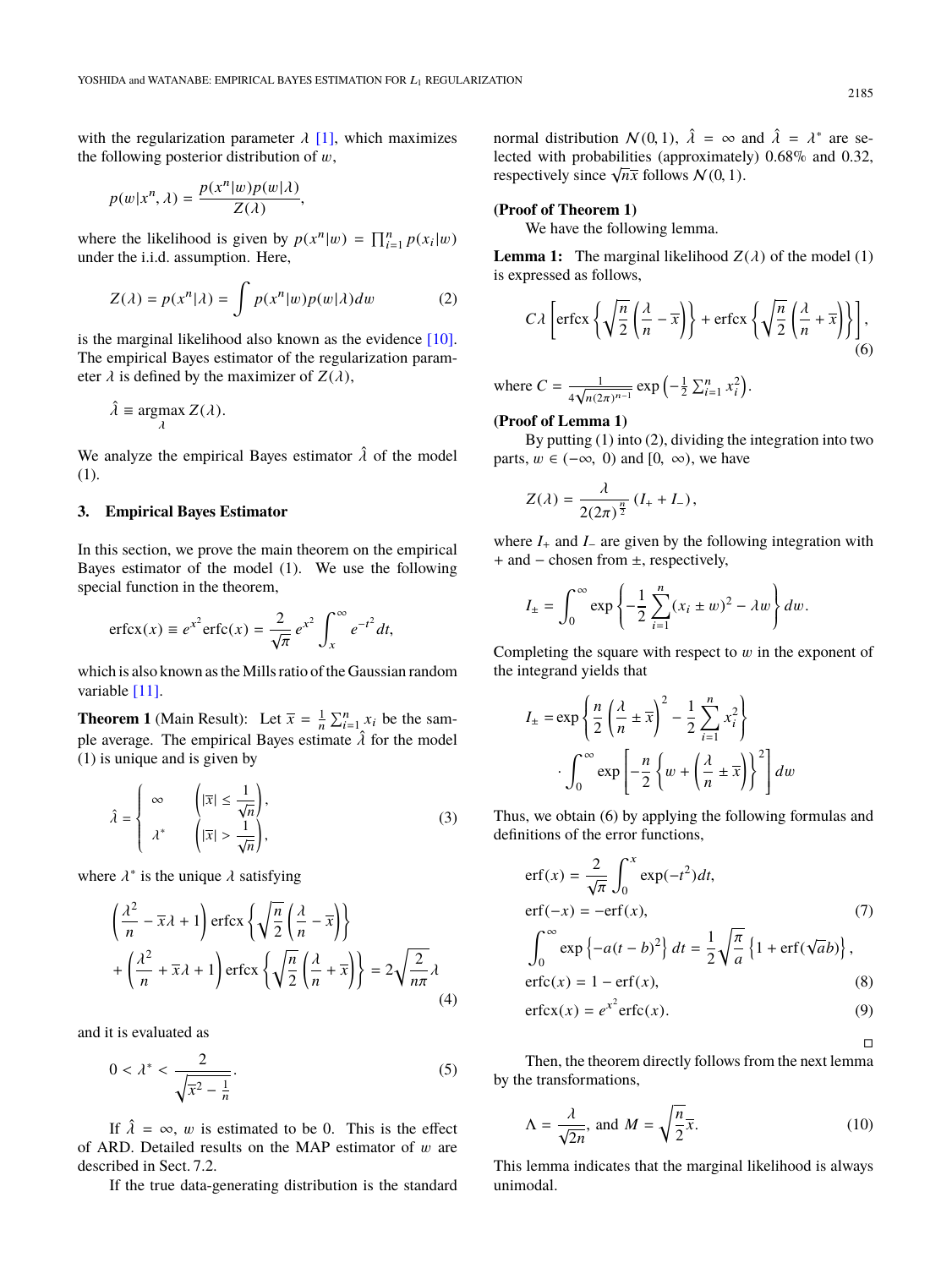**Lemma 2:** The function

$$
f(\Lambda) = \Lambda \{ \text{erfcx} \left( \Lambda - M \right) + \text{erfcx} \left( \Lambda + M \right) \} \tag{11}
$$

is strictly monotonically increasing for  $\Lambda \geq 0$  if  $|M| \leq 1/n$ <br>and strictly monotonically increasing for  $\Lambda \in [0, \Lambda^*)$ 2, and strictly monotonically increasing for  $\Lambda \in [0, \Lambda^*)$  and strictly monotonically decreasing for  $\Lambda \in (\Lambda^* \cap \mathcal{O})$  if  $|M| >$ strictly monotonically decreasing for  $\Lambda \in (\Lambda^*, \infty)$  if  $|M| > 1/\sqrt{2}$ . Here  $\Lambda^*$  is the unique point satisfying  $1/\sqrt{2}$ . Here,  $\Lambda^*$  is the unique point satisfying

$$
(2\Lambda^2 - 2M\Lambda + 1)\text{erfcx}(\Lambda - M)
$$

$$
+ (2\Lambda^2 + 2M\Lambda + 1)\text{erfcx}(\Lambda + M) - \frac{4}{\sqrt{\pi}}\Lambda = 0, \quad (12)
$$

and is evaluated as

$$
0 < \Lambda^* < \sqrt{\frac{2}{2M^2 - 1}}.\tag{13}
$$

The proof of this lemma is given in Appendix A.  $\Box$ 

#### **4. Asymptotic Expansion**

In this section, we analyze the asymptotic behavior of the empirical Bayes estimator obtained in Theorem 1. The next theorem is proved in Appendix B. The following asymptotic expansion of  $erfcx(x)$  for large *x*, which is obtained directly from that of  $erfc(x)$ , is the key to the derivation of the asymptotic expansion in this theorem,

$$
\operatorname{erfcx}(x) = \frac{1}{\sqrt{\pi}x} + O\left(\frac{1}{x^3}\right). \tag{14}
$$

**Theorem 2:**  $\lambda^*$  in (3) has the asymptotic expansion as  $\sqrt{n} |\overline{x}| \rightarrow \infty$  $\sqrt{n}|\overline{x}| \to \infty$ ,

$$
\lambda^* \simeq \frac{1}{|\overline{x}|} \left\{ 1 + \frac{1}{n\overline{x}^2} + O\left(\frac{1}{(n\overline{x}^2)^2}\right) \right\}.
$$
 (15)

The limit  $\sqrt{n}|\bar{x}| \to \infty$  includes the two cases,  $n \to \infty$ for fixed  $|\overline{x}|$  and  $|\overline{x}| \rightarrow \infty$  for fixed *n*. In particular for the former case, if the true data-generating distribution is the normal distribution  $N(w_0, 1)$  with  $w_0 \neq 0$ , the empirical Bayes solution is given by this asymptotic expansion since <sup>\*</sup> is selected with probablity 1 as  $n \to \infty$ .

The upper bound (5) has the asymptotic expansion as  $\sqrt{n}|\overline{x}| \to \infty$ ,

$$
\frac{2}{\sqrt{\overline{x^2} - \frac{1}{n}}} \simeq \frac{2}{|\overline{x}|} \left\{ 1 + \frac{1}{2n\overline{x}^2} + O\left(\frac{1}{(n\overline{x}^2)^2}\right) \right\}.
$$
 (16)

It follows from these asymptotic expansions that the upper bound (5) is loose by a factor of 2 asymptotically as  $\sqrt{n}|\vec{x}| \rightarrow$ ∞.

#### **5. Local Variational Approximation**

The LVA is commonly used for approximating the posterior distribution of the lasso regression model [\[8\],](#page-5-6) [\[9\].](#page-5-7) The LVA for the model (1) forms the following upper bound to the

term  $|w|$  = √  $w^2$ ,

√

$$
|w| = \sqrt{w^2} \le \frac{1}{2\sqrt{\xi^2}} (w^2 - \xi^2) + \sqrt{\xi^2},
$$
 (17)

which follows from the concavity of the square root. Here,  $\xi$ is a parameter, called variational parameter, and is used for optimizing the approximation.

Replacing  $|w|$  with the upper bound (17), we put

$$
\tilde{p}_{\xi}(w|\lambda) \equiv \frac{\lambda}{2} \exp\left[-\lambda \left\{\frac{1}{2\sqrt{\xi^2}}(w^2 - \xi^2) + \sqrt{\xi^2}\right\}\right]
$$
  

$$
\leq p(w|\lambda).
$$

Thus, we obtain the following approximating posterior and the lower bound of the marginal likelihood  $Z(\lambda)$ ,

$$
\tilde{p}_{\xi}(w|x^n,\lambda) \equiv \frac{p(x^n|w)\tilde{p}_{\xi}(w|\lambda)}{\underline{Z}_{\xi}(\lambda)},
$$
  

$$
\underline{Z}_{\xi}(\lambda) \equiv \int p(x^n|w)\tilde{p}_{\xi}(w|\lambda)dw.
$$

More specifically, the approximating posterior turns out to be the Gaussian distribution with the mean and variance,

$$
\mathbb{E}_{\tilde{p}_{\xi}(w|x^n,\lambda)}[W] = \frac{n\overline{x}}{\frac{\lambda}{\sqrt{\xi^2}} + n} \text{ and}
$$
\n
$$
\mathbb{V}_{\tilde{p}_{\xi}(w|x^n,\lambda)}[W] = \frac{1}{\frac{\lambda}{\sqrt{\xi^2}} + n}.
$$
\n(18)

The lower bound of  $Z(\lambda)$  is explicitly given by

$$
\underline{Z}_{\xi}(\lambda) = \frac{1}{2(2\pi)^{\frac{n-1}{2}}} \exp\left(-\frac{1}{2} \sum_{i=1}^{n} x_i^2\right)
$$

$$
\cdot \frac{\lambda}{\sqrt{\frac{\lambda}{\sqrt{\xi^2}} + n}} \exp\left[-\frac{1}{2} \left\{\lambda \sqrt{\xi^2} - \frac{(n\overline{x})^2}{\frac{\lambda}{\sqrt{\xi^2}} + n}\right\}\right].
$$

To maximize  $\mathbb{Z}_{\xi}(\lambda)$  with respect to the variational pa-<br>ter and the regularization parameter, we can use the rameter and the regularization parameter, we can use the expectation-maximization (EM) algorithm, which updates  $\xi$ and  $\lambda$  so that

$$
\mathbb{E}_{\tilde{p}_{\xi} \text{old}}(w|x^n, \lambda^{\text{old}})}[\log \tilde{p}_{\xi}(W|\lambda)]
$$

ξ

is maximized for the fixed current estimates,  $\xi^{\text{old}}$  and  $\lambda^{\text{old}}$ ,<br>of  $\xi$  and  $\lambda$  [10], [12]. This undate guarantees that  $\mathbf{Z}$  ( $\lambda$ ) of  $\xi$  and  $\lambda$  [\[10\],](#page-5-8) [\[12\].](#page-5-10) This update guarantees that  $Z_{\xi}(\lambda)$ <br>is increased. Let  $\xi^{\text{new}}$  and  $\lambda^{\text{new}}$  be the undated parameters is increased. Let  $\xi^{\text{new}}$  and  $\lambda^{\text{new}}$  be the updated parameters.<br>Then, the update rules are explicitly given by Then, the update rules are explicitly given by

$$
\sqrt{(\xi^{\text{new}})^2} = \sqrt{\mathbb{E}_{\tilde{P}_{\xi^{\text{old}}}(w|x^n, \lambda^{\text{old}})} [W^2]} \\
= \frac{\sqrt{\frac{\lambda^{\text{old}}}{\sqrt{(\xi^{\text{old}})^2}} + n + (n\overline{x})^2}}{\frac{\lambda^{\text{old}}}{\sqrt{(\xi^{\text{old}})^2}} + n},
$$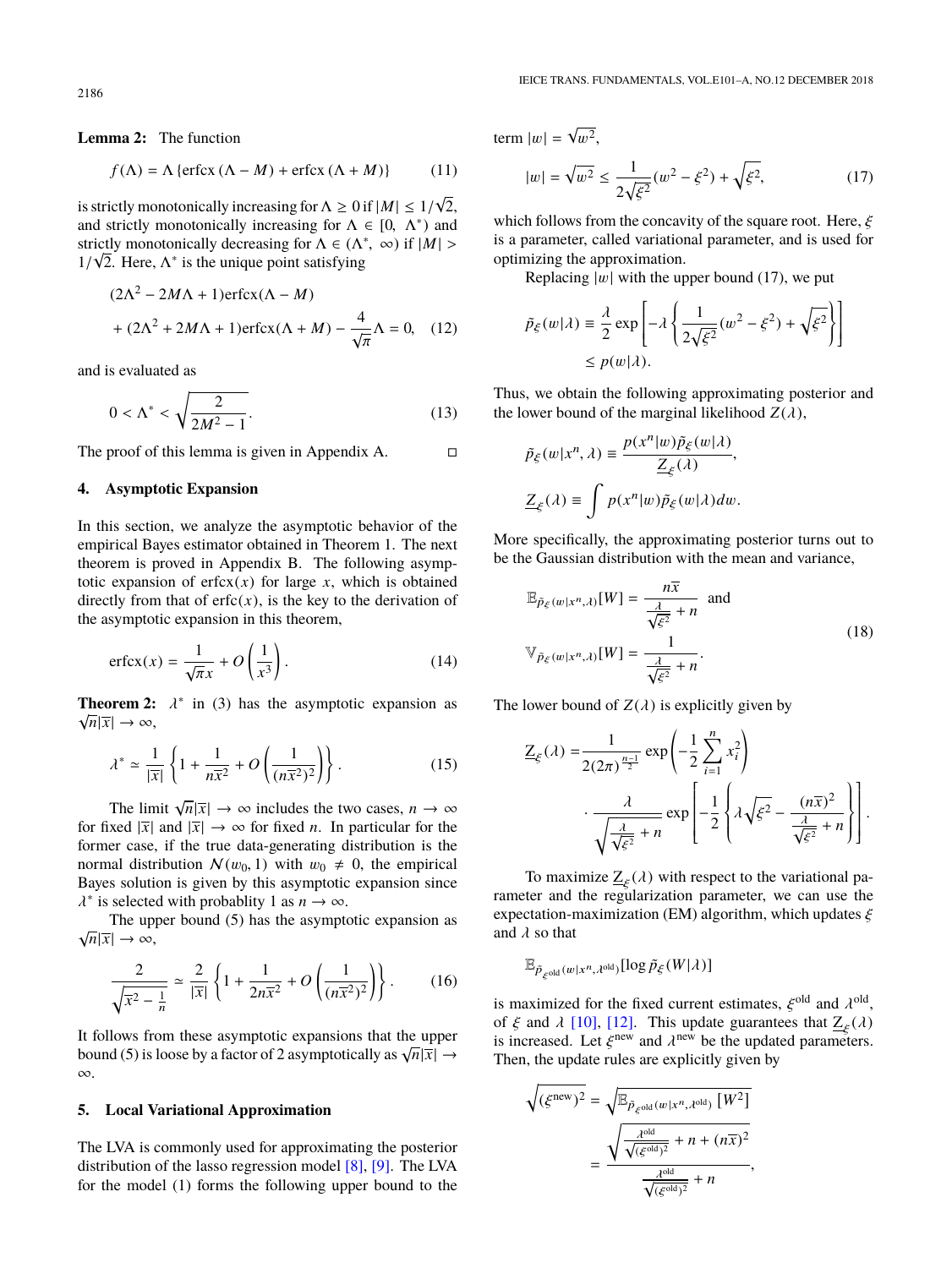$$
\lambda^{\text{new}} = \frac{\frac{\lambda^{\text{old}}}{\sqrt{(\xi^{\text{old}})^2} + n}}{\sqrt{\frac{\lambda^{\text{old}}}{\sqrt{(\xi^{\text{old}})^2} + n + (n\overline{x})^2}}},
$$

which follows from  $\frac{\partial}{\partial \lambda} \mathbb{E}_{\tilde{P}_{\xi} \text{old}}(w|x^n, \lambda^{\text{old}}) [\tilde{P}_{\xi}(W|\lambda)] =$  $(0, \frac{\partial}{\partial \sqrt{\xi^2}} \mathbb{E}_{\tilde{P}_{\xi} \text{old}}(w|x^n, \lambda^{\text{old}}) [\tilde{P}_{\xi}(W|\lambda)] = 0$ , and (18). Summarizing these rules, we have

$$
\lambda^{\text{new}} = \frac{(\lambda^{\text{old}})^2 + n}{\sqrt{(\lambda^{\text{old}})^2 + n + (n\overline{x})^2}}.
$$
 (19)

The solution to this update rule of the LVA for the model (1) is analyzed in the following theorem. Here, we put  $\lambda^{(t)} = \lambda^{\text{old}}$ <br>and  $\lambda^{(t+1)} = \lambda^{\text{new}}$  for the estimates of  $\lambda$  at the tth undate of and  $\lambda^{(t+1)} = \lambda^{\text{new}}$  for the estimates of  $\lambda$  at the *t*th update of (19) and let  $\hat{\lambda}_{1}$   $\lambda_{1} = \lim_{x \to \infty} \lambda^{(t)}$ (19), and let  $\hat{\lambda}_{LVA} = \lim_{t \to \infty} \lambda^{(t)}$ .

**Theorem 3:** For any initial value  $\lambda^{(0)} \ge 0$ ,

$$
\hat{\lambda}_{\text{LVA}} = \begin{cases}\n\infty & \left(|\overline{x}| \le \frac{1}{\sqrt{n}}\right), \\
\frac{1}{\sqrt{\overline{x^2} - \frac{1}{n}}} & \left(|\overline{x}| > \frac{1}{\sqrt{n}}\right).\n\end{cases}
$$
\n(20)

That is,  $\lambda^{(t)}$  grows unboundedly as  $t \to \infty$  if  $|\overline{x}| \le \frac{1}{\sqrt{n}}$  and otherwise,  $\lambda^{(t)}$  converges to  $1/\sqrt{\overline{x^2 - \frac{1}{n}}}$ . **(Proof of Theorem 3)**

By the transformations,  $\Lambda^{(t)} = \frac{\lambda^{(t)}}{\sqrt{2n}}$ ,  $M = \sqrt{\frac{n}{2}}\overline{x}$ , which were used also in the proof of Theorem 1, (19) is equivalent to

$$
2(\Lambda^{(t+1)})^2 = \frac{\left\{2(\Lambda^{(t)})^2 + 1\right\}^2}{2(\Lambda^{(t)})^2 + 2M^2 + 1}
$$

and further to

$$
A^{(t+1)} - A^{(t)} = 1 - 2M^2 + \frac{4M^2}{A^{(t)} + 2M^2 + 1}
$$
 (21)

for  $A^{(t)} \equiv 2(\Lambda^{(t)})^2$ .

Assume that  $A^{(t)}$  is bounded by a constant  $U > 0$  for  $M \leq 1/\sqrt{2}$ . Then (21) implies that  $0 < |M| \leq 1/\sqrt{2}$ . Then, (21) implies that

$$
A^{(t+1)} - A^{(t)} \ge \frac{4M^2}{A^{(t)} + 2M^2 + 1}
$$
  
 
$$
\ge \frac{4M^2}{U + 2M^2 + 1} > 0,
$$

which in turn implies that  $A^{(t)}$  grows unboundedly. This contradicts our assumption that  $A^{(t)}$  is bounded. Hence,  $A^{(t)}$  diverges to infinity if  $0 < |M| \leq 1/\sqrt{2}$ .<br>It also follows from (21) that if  $|M| \neq$ 

It also follows from (21) that if  $|M| \neq 1/\sqrt{1}$ <br>It also follows from (21) that if  $|M| \neq 1/\sqrt{1}$ 2,

$$
\left| A^{(t+1)} - \frac{1}{2M^2 - 1} \right|
$$
  
= 
$$
\frac{A^{(t)} + 2}{A^{(t)} + 2M^2 + 1} \left| A^{(t)} - \frac{1}{2M^2 - 1} \right|.
$$

Since  $\frac{A^{(t)}+2}{A^{(t)}+2M^2}$  $\frac{A^{(t)}+2}{A^{(t)}+2M^2+1}$  < 1 if and only if  $|M| > 1/$ 2,

$$
\lim_{t\to\infty}A^{(t)}=\left\{\begin{array}{ll}\infty & \qquad \left(|M|\leq \frac{1}{\sqrt{2}}\right), \\[1em] \frac{1}{2M^2-1} & \qquad \left(|M|>\frac{1}{\sqrt{2}}\right).\end{array}\right.
$$

Expressing  $A^{(t)}$  and *M* by  $\lambda^{(t)}$  and  $\overline{x}$ , we obtain the theorem.  $\Box$ 

Compared to the asymptotic expansion (15) of the exact empirical Bayes estimator, the approximate solution  $\hat{\lambda}_{LVA}$ <br>provides a lower bound of  $\hat{\lambda}$  asymptotically because (20) provides a lower bound of  $\hat{\lambda}$  asymptotically because (20) yields that

$$
\hat{\lambda}_{\text{LVA}} \simeq \frac{1}{|\overline{x}|} \left\{ 1 + \frac{1}{2n\overline{x}^2} + O\left(\frac{1}{(n\overline{x}^2)^2}\right) \right\}
$$

as  $\sqrt{n}|\overline{x}| \to \infty$ .

The next corollary evaluates the approximation accuracy of the LVA, which directly follows from (5) and (20).

**Corollary 1:** If  $|\overline{x}| > 1/\sqrt{n}$ ,  $\hat{\lambda}/\hat{\lambda}_{LVA} < 2$ .

# **6. Numerical Evaluation**

We computed the exact solution of the empirical Bayes estimator in (3) by Newton's method for  $n = 100$  (Fig. 1). We also compared it with its upper bound (5) and the solution of the LVA obtained by the update rule (19). Although we adopt  $n = 100$  here, under the transformations (10), we can draw a similar figure for Λ and *M* with different scales of horizontal and vertical axes. This means that we can obtain the solutions for an arbitrary *n* only by changing the scales of axes in Fig. 1.

We see that all the solutions diverge to infinity for  $\frac{1}{2}$   $\frac{1}{2}$   $\frac{1}{2}$   $\frac{1}{2}$   $\frac{1}{2}$   $\frac{1}{2}$   $\frac{1}{2}$   $\frac{1}{2}$   $\frac{1}{2}$   $\frac{1}{2}$   $\frac{1}{2}$   $\frac{1}{2}$   $\frac{1}{2}$   $\frac{1}{2}$   $\frac{1}{2}$   $\frac{1}{2}$   $\frac{1}{2$  $|\overline{x}| \leq 1/\sqrt{n} = 10^{-1}$ , and that the LVA solution provides a lower bound to the exact solution. We confirmed that the a lower bound to the exact solution. We confirmed that the LVA solution is equal to the one proved in Theorem 3. We



**Fig. 1** The empirical Bayes estimates of  $\lambda$  against  $|\overline{x}|$ , the exact solution (solid line), its upper bound (dot-dashed line) and the solution of the LVA (dashed line).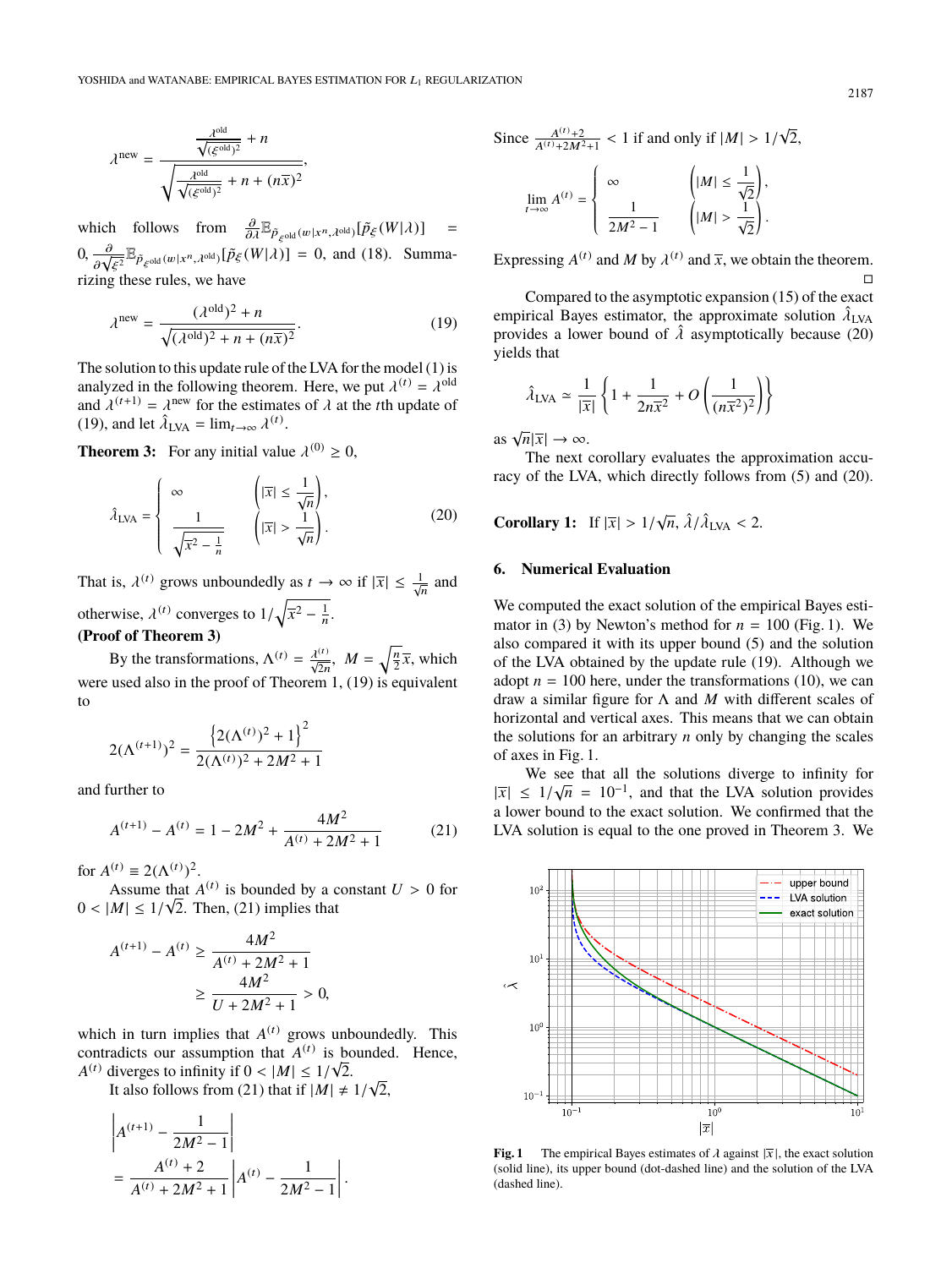also see that the upper bound is asymptotically tight in the limit  $|\overline{x}|$  → 10<sup>-1</sup>+ while the LVA solution is asymptotically tight as  $|\overline{x}| \rightarrow \infty$ . The latter asymptotic behavior is explained by Theorem 2 and the discussion below it. The former asymptotic behavior suggests that the accuracy of LVA becomes worse as  $|\overline{x}|$  approaches  $1/\sqrt{n}$  from above and we have  $\hat{\lambda}_{NN} \approx 0.5 \hat{\lambda}$  the worst case proved in Corollary 1. we have  $\hat{\lambda}_{\text{LVA}} \approx 0.5 \hat{\lambda}$ , the worst case proved in Corollary 1, asymptotically asymptotically.

#### **7. Discussion**

In this section, we compare the main result (Theorem 1) with the case of the  $L_2$  regularization studied in a previous work [\[6\],](#page-5-4) [\[7\].](#page-5-5)

#### 7.1 The Effect of ARD

If we replace the Laplace prior in (1) with the Gaussian prior,

$$
p(w|\lambda) = \sqrt{\frac{\lambda}{2\pi}} \exp\left(-\lambda \frac{w^2}{2}\right),
$$

then, we obtain the following empirical Bayes estimator of  $\lambda$ .

$$
\hat{\lambda}_{L_2} = \begin{cases}\n\infty & \left( |\overline{x}| \le \frac{1}{\sqrt{n}} \right), \\
\frac{1}{\overline{x}^2 - \frac{1}{n}} & \left( |\overline{x}| > \frac{1}{\sqrt{n}} \right),\n\end{cases} (22)
$$

and the posterior mean estimator of  $w$ ,

$$
\hat{w}_{L_2}(\hat{\lambda}_{L_2}) = \begin{cases}\n0 & \left(|\overline{x}| \le \frac{1}{\sqrt{n}}\right), \\
\overline{x} - \frac{1}{n\overline{x}} & \left(|\overline{x}| > \frac{1}{\sqrt{n}}\right),\n\end{cases}
$$
\n(23)

which is also the MAP estimator since the posterior distribution is Gaussian. Note that the condition,  $|\overline{x}| \leq 1/\sqrt{n}$ , corresponds to the case where  $\lambda$  goes to infinity and hence corresponds to the case where  $\lambda$  goes to infinity and hence w is estimated to be exactly zero by the mechanism of ARD. The main theorem shows that this condition is identical between the  $L_1$  and  $L_2$  regularization. This fact is suggested to be true as  $n \to \infty$  by the following transformation of the model (1) to the hierarchical model discussed in [\[6\],](#page-5-4) [\[7\],](#page-5-5)

$$
p(x|a, b) = \frac{1}{\sqrt{2\pi}} \exp\left\{-\frac{(x - ab)^2}{2}\right\},\
$$
  
\n
$$
p(a) = \frac{1}{2} \exp(-|a|),
$$
\n(24)

where  $a = \lambda w$  and  $b = 1/\lambda$ . This is because the effect of the prior tends to vanish as  $n \to \infty$ . The main theorem and (22) mean that the effect of ARD appears identically in the *L*<sub>1</sub> and *L*<sub>2</sub> regularization not only for  $n \to \infty$  but also for all *n*.

#### 7.2 The MAP Estimator

Under the  $L_1$  regularization for a fixed regularization parameter  $\lambda$ , the MAP estimator of the parameter w in (1) is given by

$$
\hat{w}_{MAP}(\lambda) = \begin{cases} \overline{x} - \frac{\lambda}{n} & \left(\overline{x} > \frac{\lambda}{n}\right), \\ 0 & \left(|\overline{x}| \le \frac{\lambda}{n}\right), \\ \overline{x} + \frac{\lambda}{n} & \left(\overline{x} < -\frac{\lambda}{n}\right). \end{cases}
$$

Theorem 1 shows that w is estimated to be 0 by the empirical<br>Bayes, approch (ARD) if  $|\nabla| < 1/\sqrt{n}$ . As demonstrated Bayes approch (ARD) if  $|\overline{x}| \leq 1/\sqrt{n}$ . As demonstrated<br>in Fig. 1, the empirical Bayes solution of  $\lambda$  monotonically in Fig. 1, the empirical Bayes solution of  $\lambda$  monotonically<br>decreases from  $\infty$  to 0 as  $|\overline{x}|$  grows from  $1/\sqrt{n}$ . This means decreases from  $\infty$  to 0 as  $|\overline{x}|$  grows from  $1/\sqrt{n}$ . This means<br>that there exists a unique  $\overline{x} > 1/\sqrt{n}$  such that  $\lambda^*/n = \overline{x}$  holds that there exists a unique  $\overline{x} > 1/\sqrt{n}$  such that  $\lambda^*/n = \overline{x}$  holds.<br>Let this unique  $\overline{x}$  be  $x = \text{For } 1/\sqrt{n} < |\overline{x}| < x$ . ARD does Let this unique  $\bar{x}$  be  $x_c$ . For  $1/\sqrt{n} < |\bar{x}| < x_c$ , ARD does not imply  $m = 0$  while the MAP estimate does imply  $m = 0$ not imply  $w = 0$  while the MAP estimate does imply  $w = 0$ if  $\lambda$  is set by ARD to a finite value. Therefore, the MAP estimator with its regularization parameter estimated by the empirical Bayes approach is

$$
\hat{w}_{\text{MAP}}(\hat{\lambda}) = \begin{cases}\n\overline{x} - \frac{\lambda^*}{n} & (\overline{x} > x_c), \\
0 & (\vert \overline{x} \vert \le x_c), \\
\overline{x} + \frac{\lambda^*}{n} & (\overline{x} < -x_c).\n\end{cases}
$$
\n(25)

In other words, the range of  $|\overline{x}|$  for which  $\hat{w}_{MAP}(\hat{\lambda}) = 0$  is slightly extended compared to the case of the  $L_2$  regularization in (23) because of the  $L_1$  regularization.

Considering the intersection of  $\lambda = n\overline{x}$  and the upper bound (5), the upper bound of  $x_c$  is given. Equating the upper bound to  $n\bar{x}$  yields the following range of  $x_c$ ,

$$
\frac{1}{\sqrt{n}} < x_c < \sqrt{\frac{1 + \sqrt{17}}{2n}}.\tag{26}
$$

#### 7.3 More General Case

As discussed above, the empirical Bayes solution of *L*<sup>1</sup> regularization is close to the solution of  $L_2$  regularization if *n* is sufficiently large. Therefore, the behavior of the solution of *L*<sup>2</sup> regularization provides useful insight into the extension of the main result of this paper. Regarding *L*<sup>2</sup> regularization, a detailed analysis has been given in the case of the linear regression whose design matrix is identity [\[6\],](#page-5-4) [\[7\].](#page-5-5) The detailed behavior of the solution in the case of a general design matrix has yet to be clarified although it can be reduced to the case of a hierarchical model as in (24) by using the pseudoinverse of the design matrix  $[13]$ . Our next task is to analyze the empirical Bayes solution of  $L_1$  regularization whose design matrix has a special structure such as identity.

As we have proved in Lemma 2, the marginal likelihood is unimodal in the one-parameter case. The unimodality implies the convergence of iterative algorithms optimizing the hyperparameter to the global maximum. It is also an important undertaking to investigate such a property of the marginal likelihood in more complex practical cases.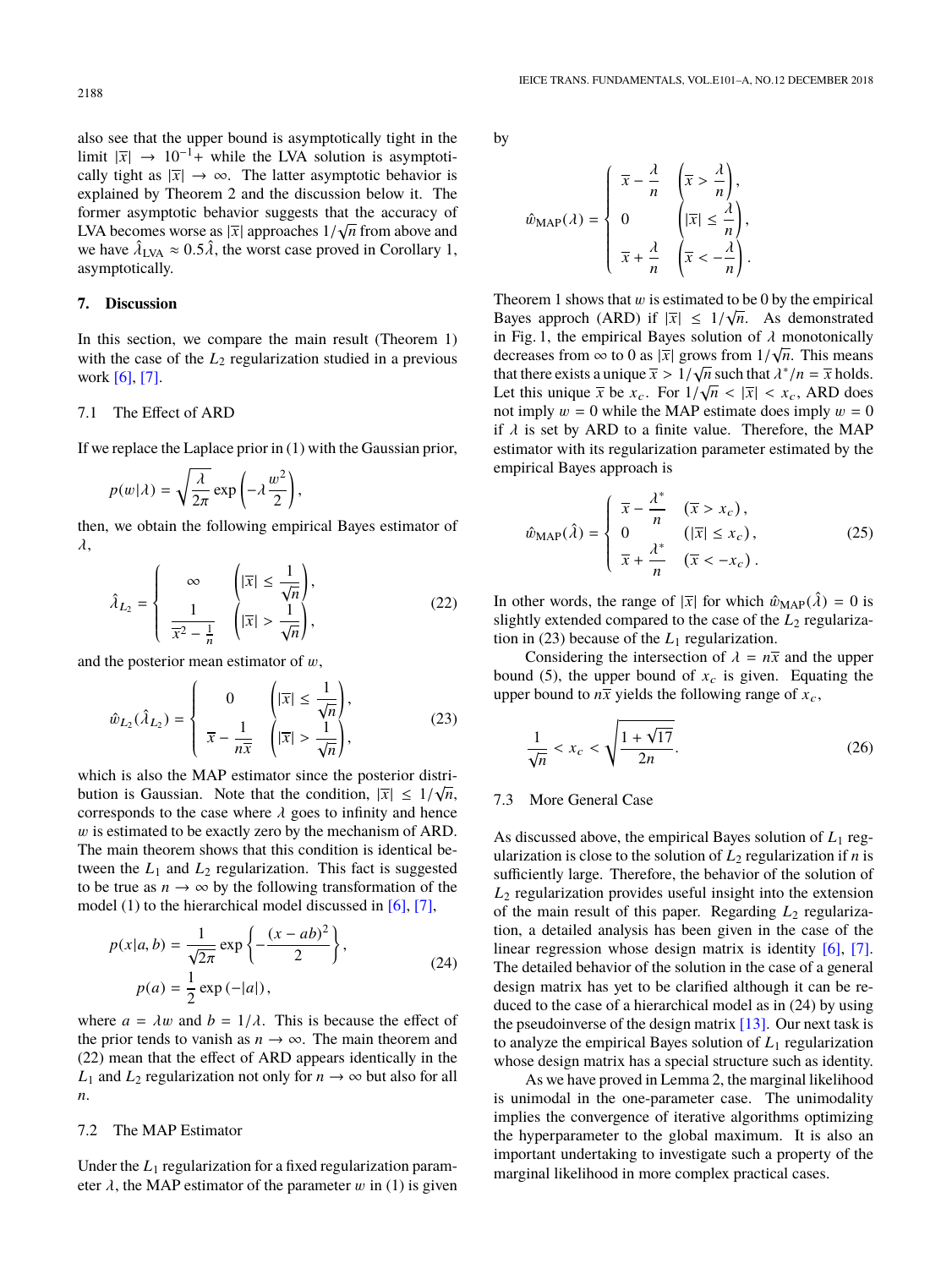#### **8. Conclusion**

We analyzed the empirical Bayes estimator of the regularization parameter in the one-parameter model of the  $L_1$  regularization. It was shown that the condition that the empirical Bayes method yields the sparse solution is identical to the case of the *L*<sup>2</sup> regularization. We also compared the exact solution to the approximate solution given by the LVA and its accuracy was analytically evaluated.

# **Acknowledgments**

This research was supported in part by JSPS grants 25120014, 15K16050 and 16H02825.

#### **References**

- <span id="page-5-0"></span>[1] R. Tibshirani, "Regression shrinkage and selection via the lasso," J. Royal Statistical Society, Series B, vol.58, pp.267–288, 1994.
- [2] [M. Elad, Sparse and Redundant Representations: From Theory to](http://dx.doi.org/10.1007/978-1-4419-7011-4_9) [Applications in Signal and Image Processing, 1st ed., Springer, 2010.](http://dx.doi.org/10.1007/978-1-4419-7011-4_9)
- <span id="page-5-1"></span>[3] T. Hastie, R. Tibshirani, and M.Wainwright, Statistical Learning with Sparsity: The Lasso and Generalizations, Chapman & Hall/CRC, 2015.
- <span id="page-5-2"></span>[4] [D.J. MacKay, "Bayesian methods for backpropagation networks,"](http://dx.doi.org/10.1007/978-1-4612-0723-8_6) [in Models of Neural Networks III, E. Domany, van Hemmen, and](http://dx.doi.org/10.1007/978-1-4612-0723-8_6) [K. Schulten, eds., pp.211–254, Physics of Neural Networks, Springer](http://dx.doi.org/10.1007/978-1-4612-0723-8_6) [New York, 1996.](http://dx.doi.org/10.1007/978-1-4612-0723-8_6)
- <span id="page-5-3"></span>[5] M.E. Tipping, "Sparse Bayesian learning and the relevance vector machine," J. Machine Learn. Res., vol.1, pp.211–244, 2001.
- <span id="page-5-4"></span>[6] S. Nakajima and S. Watanabe, "Generalization error of an empirical Bayes approach," Proc. Workshop on Information-Based Induction Sciences (IBIS2004), pp.28–33, 2004 (in Japanese).
- <span id="page-5-5"></span>[7] [S. Nakajima and S. Watanabe, "Generalization performance of sub](http://dx.doi.org/10.1093/ietisy/e89-d.3.1128)[space Bayes approach in linear neural networks," IEICE Trans. Inf.](http://dx.doi.org/10.1093/ietisy/e89-d.3.1128) [& Syst., vol.E89-D, no.3, pp.1128–1138, 2006.](http://dx.doi.org/10.1093/ietisy/e89-d.3.1128)
- <span id="page-5-6"></span>[8] [M. Girolami, "A variational method for learning sparse and over](http://dx.doi.org/10.1162/089976601753196003)[complete representations," Neural Comput., vol.13, no.11, pp.2517–](http://dx.doi.org/10.1162/089976601753196003) [2532, 2001.](http://dx.doi.org/10.1162/089976601753196003)
- <span id="page-5-7"></span>[9] M. Seeger, "Bayesian inference and optimal design for the sparse linear model," J. Machine Learn. Res., vol.9, pp.759–813, 2008.
- <span id="page-5-8"></span>[10] [D. Barber, Bayesian Reasoning and Machine Learning, Cambridge](http://dx.doi.org/10.1017/cbo9780511804779.038) [University Press, 2012.](http://dx.doi.org/10.1017/cbo9780511804779.038)
- <span id="page-5-9"></span>[11] G. Grimmett and S. Stirzaker, Probability Theory and Random Processes, 3rd ed., Oxford University Press, 2001.
- <span id="page-5-10"></span>[12] [K. Watanabe, M. Okada, and K. Ikeda, "Divergence measures and](http://dx.doi.org/10.1016/j.neunet.2011.06.004) [a general framework for local variational approximation," Neural](http://dx.doi.org/10.1016/j.neunet.2011.06.004) [Networks, vol.24, no.10, pp.1102–1109, 2011.](http://dx.doi.org/10.1016/j.neunet.2011.06.004)
- <span id="page-5-11"></span>[13] S. Nakajima, M. Sugiyama, S.D. Babacan, and R. Tomioka, "Global analytic solution of fully-observed variational Bayesian matrix factorization," J. Machine Learn. Res., vol.14, pp.1–37, 2013.

## **Appendix A: Proof of Lemma 2**

We can restrict ourselves to the domain  $\Lambda \geq 0$  and  $M \geq 0$ without loss of generality. From

$$
\frac{d}{dx}\text{erfcx}(x) = 2x\text{erfcx}(x) - \frac{2}{\sqrt{\pi}},
$$

we have

$$
f'(\Lambda) = (2\Lambda^2 - 2M\Lambda + 1)\text{erfcx}(\Lambda - M)
$$

$$
+ (2\Lambda^2 + 2M\Lambda + 1)\text{erfcx}(\Lambda + M) - \frac{4}{\sqrt{\pi}}\Lambda.
$$

By using the five polynomials of  $\Lambda$ ,

$$
P_1(\Lambda) \equiv 2\Lambda^2 + 2M\Lambda + 1,
$$
  
\n
$$
P_2(\Lambda) \equiv 2\Lambda^2 - 2M\Lambda + 1,
$$
  
\n
$$
P_3(\Lambda) \equiv 2\Lambda^4 + (1 - 2M^2)\Lambda^2 + 1,
$$
  
\n
$$
P_4(\Lambda) \equiv 2M\Lambda^3 + 2M^2\Lambda^2 - 1,
$$
  
\n
$$
P_5(\Lambda) \equiv (2M^2 - 1)\Lambda^2 - 2,
$$

we define the following functions and calculate their derivatives to analyze  $f(\Lambda)$ ,

$$
f'(\Lambda) = P_1 \text{erfcx}(\Lambda + M) + P_2 \text{erfcx}(\Lambda - M) - \frac{4}{\sqrt{\pi}} \Lambda
$$
  
\n
$$
= g_1(\Lambda) \cdot g_2(\Lambda),
$$
  
\n
$$
g_1(\Lambda) = \frac{2}{\sqrt{\pi}} P_1 e^{(\Lambda + M)^2},
$$
  
\n
$$
g_2(\Lambda) = \int_{\Lambda + M}^{\infty} e^{-t^2} dt + \frac{P_2}{P_1} e^{-4M\Lambda} \int_{\Lambda - M}^{\infty} e^{-t^2} dt
$$
  
\n
$$
- \frac{2\Lambda}{P_1} e^{-(\Lambda + M)^2},
$$
  
\n
$$
g'_2(\Lambda) = -\frac{8MP_3}{(P_1)^2} e^{-4M\Lambda} \int_{\Lambda - M}^{\infty} e^{-t^2} dt + \frac{4P_4}{(P_1)^2} e^{-(\Lambda + M)^2}
$$
  
\n
$$
= h_1(\Lambda) \cdot h_2(\Lambda),
$$
  
\n
$$
h_1(\Lambda) = -\frac{8MP_3}{(P_1)^2} e^{-4M\Lambda},
$$
  
\n
$$
h_2(\Lambda) = \int_{\Lambda - M}^{\infty} e^{-t^2} dt - \frac{P_4}{2MP_3} e^{-(\Lambda - M)^2},
$$
  
\n
$$
h'_2(\Lambda) = \frac{\Lambda P_1 P_5}{M(P_3)^2} e^{-(\Lambda - M)^2},
$$

where we have omitted the dependency of the polynomials on  $\Lambda$  for notational simplicity. Since  $P_1(\Lambda) > 0$ , all the functions are continuous for all  $\Lambda \geq 0$  and  $M \geq 0$  except for  $h_2$  and  $h'_2$ , which have singularities at the zeros of  $P_3(\Lambda)$ .

If  $0 \leq M \leq \frac{1}{\sqrt{2}}$ , then we have  $P_1(\Lambda) > 0$ ,  $P_3(\Lambda) >$ <br>  $\frac{1}{\sqrt{2}}P_1(\Lambda) > 0$ ,  $P_2(\Lambda) > 0$ 0, and  $P_5(\Lambda) < 0$ . This means that  $h'_2(\Lambda) < 0$ , and thus  $h_2(\Lambda)$  is monotonically decreasing. Furthermore, it follows  $h_2(\Lambda)$  is monotonically decreasing. Furthermore, it follows from the continuity of  $h_2(\Lambda)$  and  $\lim_{\Lambda \to \infty} h_2(\Lambda) = 0$  that  $h_2(\Lambda) > 0$ , and also from  $P_1(\Lambda) > 0$ , and  $P_3(\Lambda) > 0$  that  $h_1(\Lambda) < 0$ . These facts imply  $g'_2(\Lambda) = h_1(\Lambda) \cdot h_2(\Lambda) < 0$ , and hence  $g_2(\Lambda)$  is monotonically decreasing. Combined and hence  $g_2(\Lambda)$  is monotonically decreasing. Combined with the facts that  $g_2(\Lambda)$  is continuous and  $\lim_{\Lambda\to\infty} g_2(\Lambda) =$ 0, this proves that  $g_2(\Lambda) > 0$ . Since  $P_1(\Lambda) > 0$ ,  $g_1(\Lambda) > 0$ . It finally follows that  $f'(\Lambda) = g_1(\Lambda) \cdot g_2(\Lambda) > 0$  meaning<br>that  $f(\Lambda)$  is strictly monotonically increasing if  $0 \le M \le$ that  $f(\Lambda)$  is strictly monotonically increasing if  $0 \leq M \leq$  $\frac{1}{\sqrt{2}}$ .

Next, we turn to the case of  $M > \frac{1}{\sqrt{2}}$ . In this case,  $P_5(\Lambda)$  has a unique zero at

$$
s_5 \equiv \sqrt{\frac{2}{2M^2 - 1}}.
$$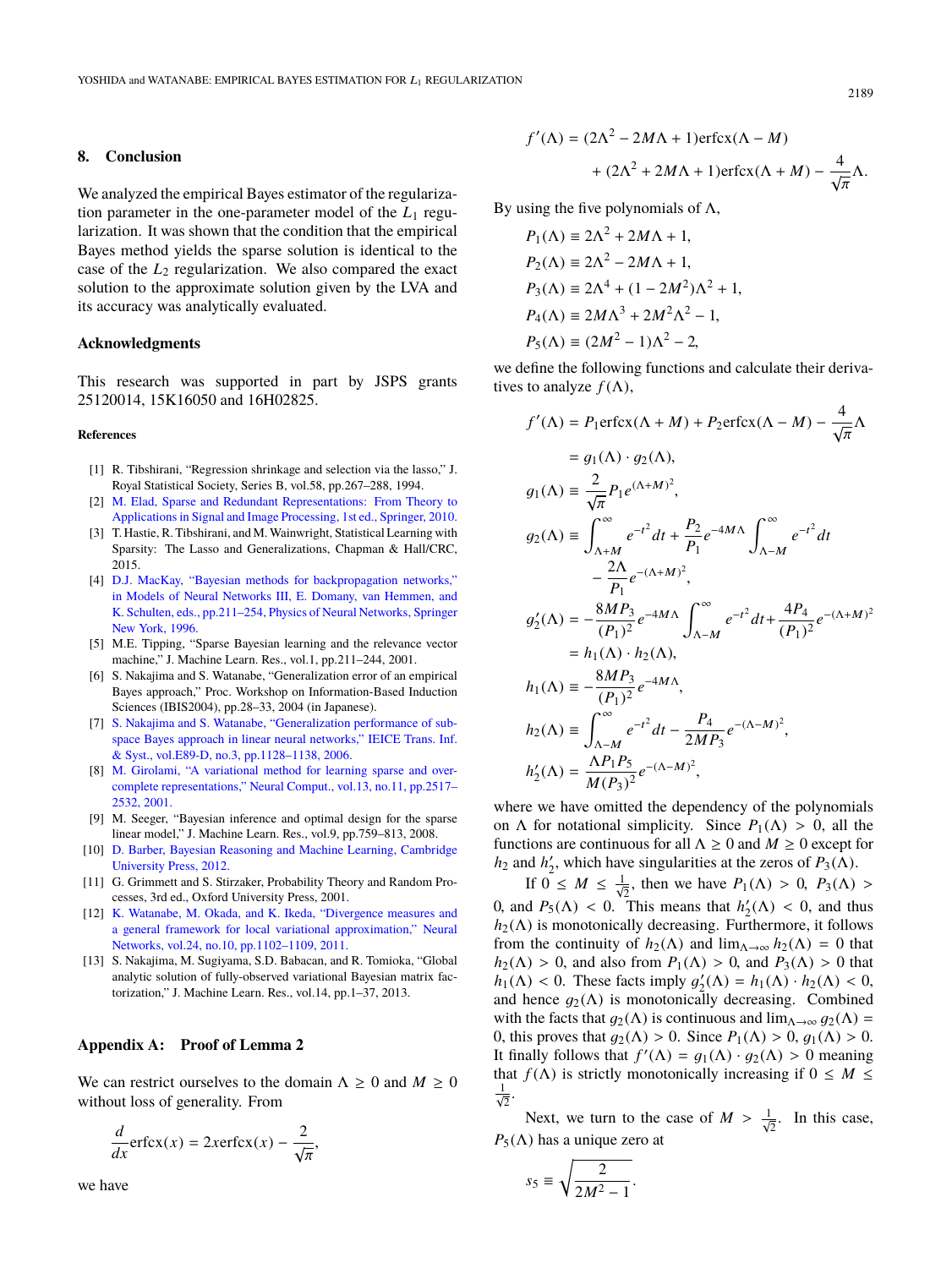We further divide the discussion into the three cases, (i)  $\frac{1}{\sqrt{N}}$  $\frac{2}{\sqrt{2}}$  $M < \sqrt{\frac{1}{2} + \frac{1}{2}}$ √  $\frac{1}{2}$ , (ii)  $M = \sqrt{\frac{1}{2} + \frac{1}{2}}$ √  $\overline{2}$ , and (iii)  $M > \sqrt{\frac{1}{2} + \frac{1}{2}}$ √ 2. (i)  $\frac{1}{\sqrt{2}} < M < \sqrt{\frac{1}{2}} + \frac{1}{2}$ √ 2

In this case, it holds that  $P_3(\Lambda) > 0$ . Hence, the sign chart of  $P_5$  yields that of  $h'_2$ , which combined with the continuity,  $\lim_{\Lambda \to \infty} h_2(\Lambda) = \overline{0}$  and the intermediate value theorem, shows that  $h_2$  has a unique zero. Let this zero be denoted by  $s_h$ . We have  $s_h < s_5$ . Similarly, we can prove that  $g_2$  has a unique zero by the fact  $\lim_{\Lambda \to \infty} g_2(\Lambda) = 0$ . Letting this zero of  $g_2$  be  $s_g$ , we have  $s_g < s_h < s_5$ . Because  $f'$  changes its<br>sign from plus to minus around  $s_+$ , f has the maximum at sign from plus to minus around  $s_g$ ,  $f$  has the maximum at  $\Lambda = s_g$  satisfying  $f'(s_g) = 0$  and  $s_g < s_5$ , which yields the upper bound (13).

(ii) 
$$
M = \sqrt{\frac{1}{2} + \sqrt{2}}
$$

In this case, also  $P_3$  has a unique zero at  $s_5 = 1/$ <br>to the case (i) the sign charts of  $P_2$  and  $P_5$  co √4 2. Similarly to the case (i), the sign charts of  $P_3$  and  $P_5$  combined with the intermediate value theorem show that  $h_2$  has a unique zero at  $\Lambda = s_h < s_5$ . Then, we know that  $\Lambda = s_h$  is the unique zero of  $g'_2$  with the special treatment of  $\Lambda = s_5$  to prove  $g'(s_5) > 0$  due to the singularity of  $h'$ . Similarly prove  $g'_2(s_5) > 0$  due to the singularity of  $h'_2$ . Similarly,<br>it is proved that  $a_2$  has a unique zero at  $\Lambda = s_2$  satisfying it is proved that  $g_2$  has a unique zero at  $\Lambda = s_q$  satisfying  $s_g < s_h < s_5$ , which corresponds to the zero of  $\tilde{f}'$  and hence the maximum of  $f$ the maximum of *f* .

$$
(iii) \quad M > \sqrt{\frac{1}{2} + \sqrt{2}}
$$

In this case,  $P_3$  has two zeros,

$$
s_3^{(1)} = \frac{1}{2} \sqrt{(2M^2 - 1) - \sqrt{(2M^2 - 1)^2 - 8}},
$$
 and  

$$
s_3^{(2)} = \frac{1}{2} \sqrt{(2M^2 - 1) + \sqrt{(2M^2 - 1)^2 - 8}}.
$$

For  $s_3^{(1)}$ (1)  $< \Lambda < s_3^{(2)}$  $\binom{2}{3}$ ,  $P_3(\Lambda) < 0$ . Then, we can prove that  $s_3^{(1)}$  $s_3^{(1)} < s_5 < s_3^{(2)}$ <br>pecifically pro  $\binom{2}{3}$ , and  $h_2$  has a local minimum at  $\Lambda = s_5$ . By specifically proving that  $h_2(s_5) > 0$ , we know that  $h_2$  has a unique zero,  $s_h$ , between 0 and  $s_3^{(1)}$ . Similarly to (i) and (ii),  $_3^{(1)}$ . Similarly to (i) and (ii), with the facts that  $g'_2(s_3^{(1)})$ <br>out to be the unique zero of  $(g_3^{(1)}) > 0$  and  $g_2'(s_3^{(2)})$ <br>o of a' The rest of the  $\binom{2}{3}$  > 0,  $s_h$  turns out to be the unique zero of  $g'_2$ . The rest of the proof is same<br>as those of the asses (i) and (ii)  $\uparrow$ as those of the cases (i) and (ii).<sup>†</sup>

#### **Appendix B: Proof of Theorem 2**

We can assume without loss of generality that  $\bar{x} > 0$  by the symmetry. Under the transformations (10), we consider the limit of large *M*. By the formulas of the error functions (7),

†From the proofs of the cases (ii) and (iii), we obtain a slightly tighter upper bound of  $\Lambda^*$  than (13),

$$
\Lambda^* < s_3^{(1)} = \frac{1}{2} \sqrt{(2M^2 - 1) - \sqrt{(2M^2 - 1)^2 - 8}},
$$
\n
$$
\text{for } |M| \ge \sqrt{\frac{1}{2} + \sqrt{2}}.
$$

(8), and (9), we have

$$
\operatorname{erfcx} (\Lambda - M) = 2 \exp \left\{ (M - \Lambda)^2 \right\} + \operatorname{erfcx} (M - \Lambda).
$$

Substituting this expression into (12) yields

$$
2\left(2\Lambda^2 - 2M\Lambda + 1\right) \exp\left\{(M - \Lambda)^2\right\}
$$
  
+  $\left(2\Lambda^2 - 2M\Lambda + 1\right) \operatorname{erfcx} (M - \Lambda)$   
+  $\left(2\Lambda^2 + 2M\Lambda + 1\right) \operatorname{erfcx} (M + \Lambda)$   
-  $\frac{4}{\sqrt{\pi}}\Lambda = 0.$  (A·1)

It follows from (13) that

$$
\Lambda^* = O\left(\frac{1}{M}\right). \tag{A-2}
$$

This implies that  $M - \Lambda$  and  $M + \Lambda$  are  $O(M)$  for  $\Lambda = \Lambda^*$ . Hence, by the asymptotic expansion of  $erfcx(x)$  in (14), the left hand side of  $(A \cdot 1)$  is expressed as

$$
2\left(2\Lambda^2 - 2M\Lambda + 1\right)\exp\left\{(M - \Lambda)^2\right\} + O\left(\frac{1}{M}\right).
$$

This means that

$$
2\Lambda^2 - 2M\Lambda + 1 + o\left(e^{-M^2}\right) = 0\tag{A-3}
$$

holds for  $\Lambda = \Lambda^*$  since otherwise the left hand side of  $(A \cdot 1)$ is away from zero. Let the  $o(e^{-M^2})$  term in this equation be *c*. Then, the solution to  $(A \cdot 3)$  satisfying  $(A \cdot 2)$  is

$$
\Lambda = \frac{M}{2} \left( 1 - \sqrt{1 - \frac{2(1+c)}{M^2}} \right)
$$

$$
\approx \frac{1}{2M} + \frac{1}{4M^3} + O\left(\frac{1}{M^5}\right),
$$

where we have used  $\sqrt{1 + x} \approx 1 + \frac{x}{2} - \frac{x^2}{8}$  $\frac{x^2}{8} + O(x^3)$  for small *x*. Expressing  $\Lambda$  and  $\overline{M}$  by  $\lambda$  and  $\overline{\overline{x}}$  yields (15).



**Tsukasa Yoshida** received the B.E. degree from Toyohashi University of Technology, Japan, in 2018. He is currently a master course student at the Department of Computer Science and Engineering, Toyohashi University of Technology. His research interests include statistical machine learning theory and algorithms.